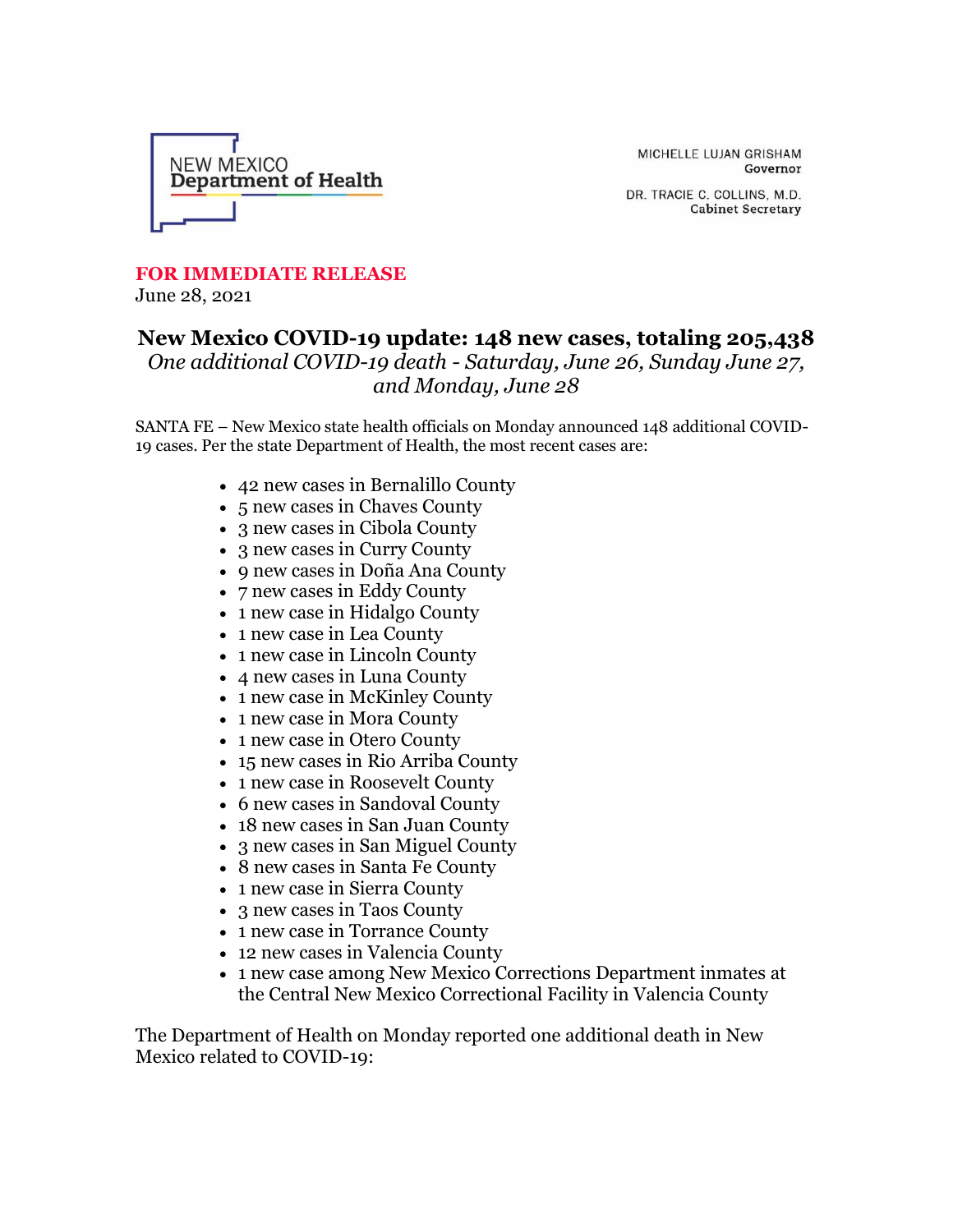One\* death>30 days:

• A female in her 60s from Chaves County. The individual was hospitalized and had underlying conditions.

\*COVID related deaths are reported when a death certificate has been issued and some death certificates are delayed due to insufficient information.

The number of deaths of New Mexico residents related to COVID-19 is now 4,336.

The ten ZIP codes across the state with the most COVID-19 cases on Monday, Jun. 28 are:

Daily case counts and test numbers are raw data based on information the state receives today - meaning data that has not yet been scrutinized to identify potential duplicates or late-arriving positives or negatives. By contrast, the [Red](https://r20.rs6.net/tn.jsp?f=001CMk3K3AT5xbF1EAiPAh4emWHbnHJZHOWRTDLSJFL0AhVTFaZIev_PZLEeXc3OYxn_447kRAF8v0JiylGi1IOrT9iFhkLd2GU8j5Rc1Ra883oRcqgVj5efeUH64ofBsEfQEprM91D9Fm3-HI8ij1KQqONGwJTqvdlBQVWBo-fsooCgEooS0QEjvhvSg3q48KU3unSzn3k3OyM7iAXkmja-tnnhVsmSvzr&c=nU4i_3tA0mbAcGE0RmKAreL0Pl4aNyvOncko-WcwGgtwy5JRnEEv2w==&ch=rt_Vd0pYbTjUiqybYK2UGTYkFlwVRxEDwQYp9l1LBX7wZInnsMgDLQ==)  [Yellow Green county-level analysis](https://r20.rs6.net/tn.jsp?f=001CMk3K3AT5xbF1EAiPAh4emWHbnHJZHOWRTDLSJFL0AhVTFaZIev_PZLEeXc3OYxn_447kRAF8v0JiylGi1IOrT9iFhkLd2GU8j5Rc1Ra883oRcqgVj5efeUH64ofBsEfQEprM91D9Fm3-HI8ij1KQqONGwJTqvdlBQVWBo-fsooCgEooS0QEjvhvSg3q48KU3unSzn3k3OyM7iAXkmja-tnnhVsmSvzr&c=nU4i_3tA0mbAcGE0RmKAreL0Pl4aNyvOncko-WcwGgtwy5JRnEEv2w==&ch=rt_Vd0pYbTjUiqybYK2UGTYkFlwVRxEDwQYp9l1LBX7wZInnsMgDLQ==) provides a highly accurate picture for a twoweek period of time.

Including the above newly reported cases, New Mexico has now had a total of 205,438 COVID-19 cases:

Bernalillo County: 59,085 Catron County: 98 Chaves County: 9,071 Cibola County: 2,908 Colfax County: 799 Curry County: 5,328 De Baca County: 178 Doña Ana County: 25,101 Eddy County: 6,955 Grant County: 1,749 Guadalupe County: 466 Harding County: 13 Hidalgo County: 367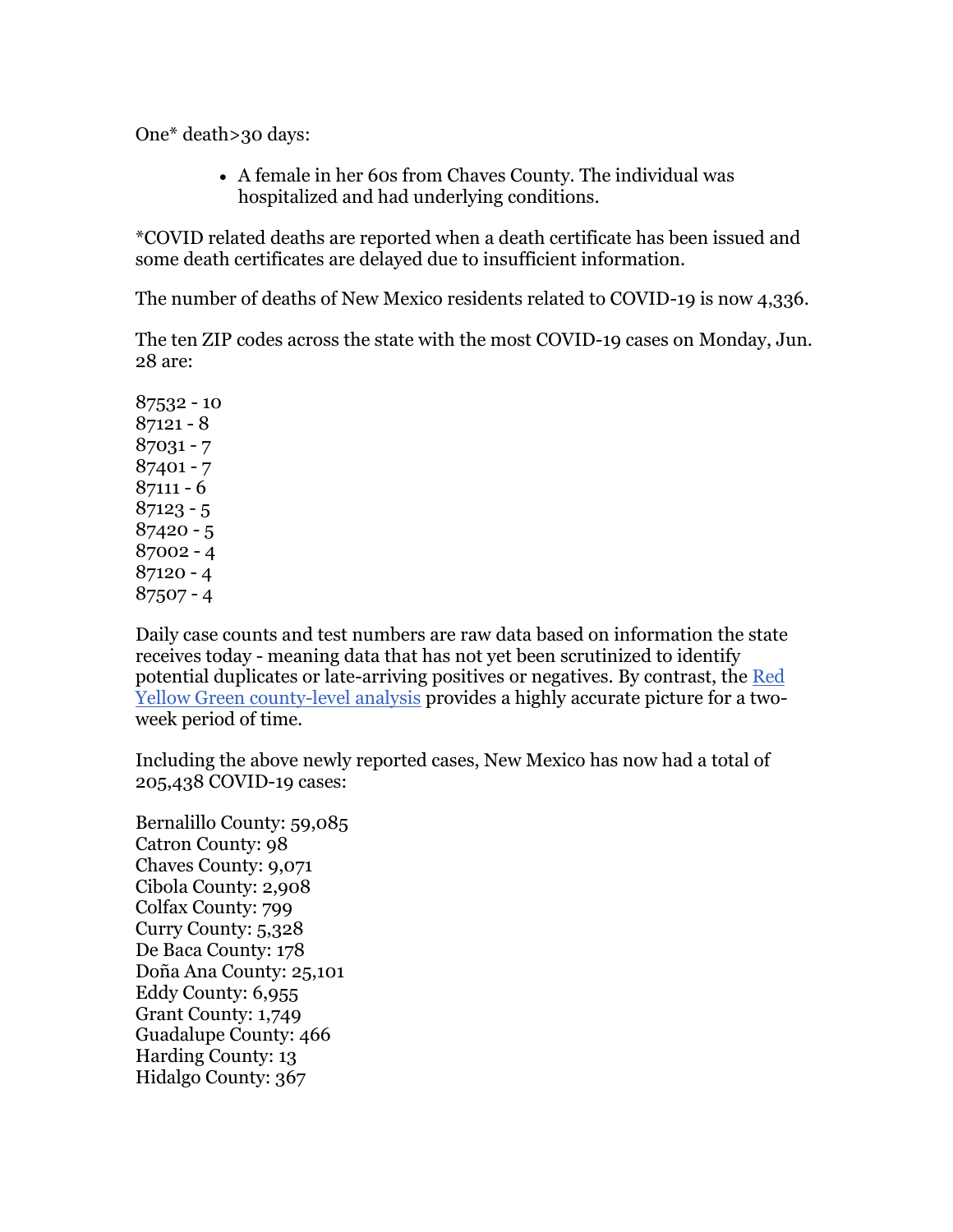Lea County: 8,449 Lincoln County: 1,764 Los Alamos County: 537 Luna County: 3,381 McKinley County: 12,376 Mora County: 175 Otero County: 4,068 Quay County: 537 Rio Arriba County: 3,787 Roosevelt County: 2,031 Sandoval County: 12,246 San Juan County: 15,714 San Miguel County: 1,408 Santa Fe County: 10,607 Sierra County: 782 Socorro County: 1,328 Taos County: 1,720 Torrance County: 887 Union County: 259 Valencia County: 6,916

County totals are subject to change upon further investigation and determination of residency of individuals positive for COVID-19.

The Department of Health currently reports the following numbers of COVID-19 cases among individuals held by federal agencies at the following facilities:

- Cibola County Correctional Center: 449
- Otero County Federal Prison Facility: 447
- Otero County Processing Center: 260
- Torrance County Detention Facility: 203

The Department of Health currently reports the following numbers of COVID-19 cases among individuals held by the New Mexico Corrections Department at the following facilities:

- Central New Mexico Correctional Facility in Valencia County: 301
- Guadalupe County Correctional Facility: 253
- Lea County Correctional Facility: 762
- Northeast New Mexico Correctional Facility in Union County: 167
- Northwest New Mexico Correctional Center in Cibola County: 128
- Otero County Prison Facility: 473
- Penitentiary of New Mexico in Santa Fe County: 219
- Roswell Correctional Center: 229
- Southern New Mexico Correctional Facility in Doña Ana County: 231
- Springer Correctional Center in Colfax County: 151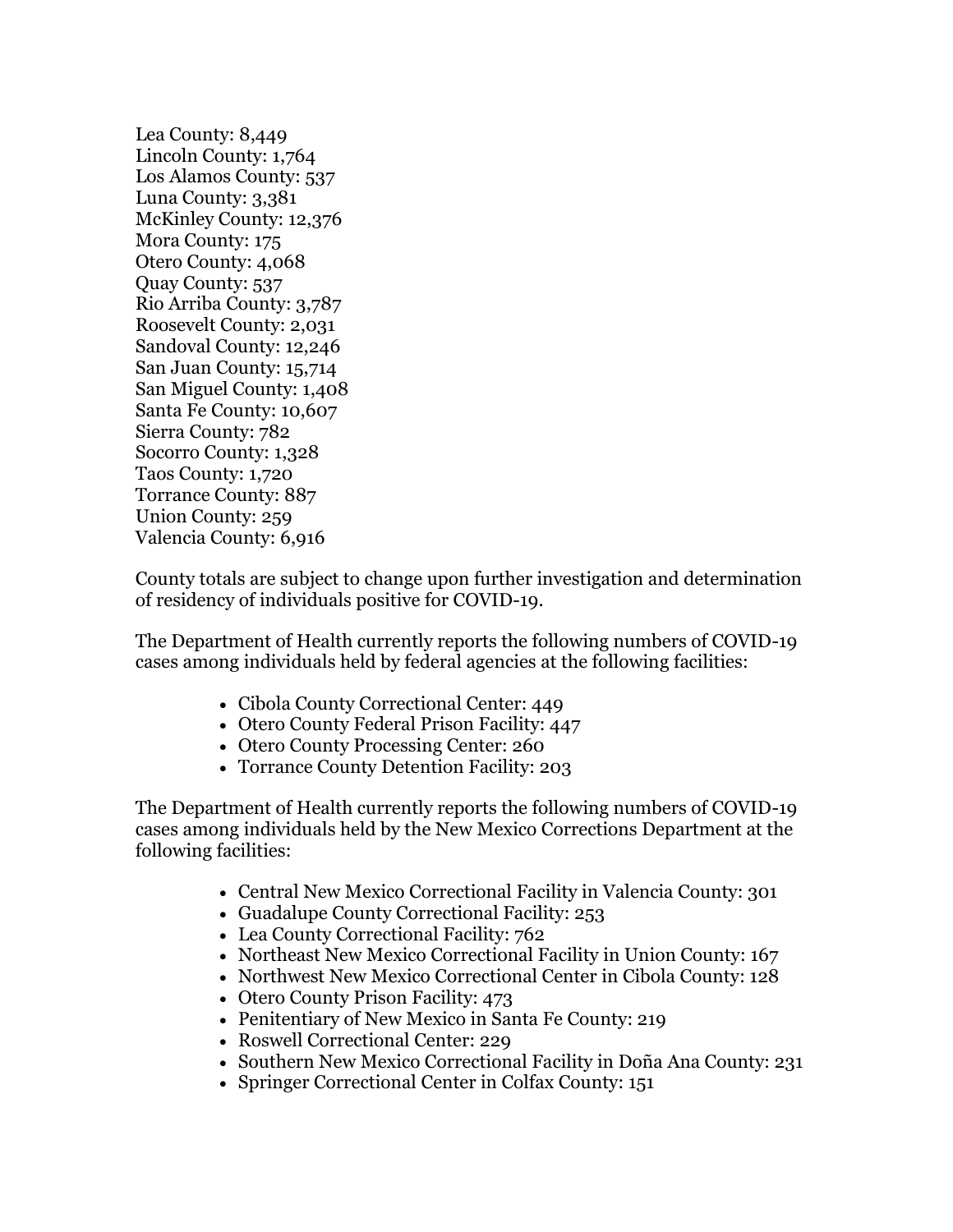• Western New Mexico Correctional Facility in Cibola County: 75

As of today, there are 75 individuals hospitalized in New Mexico for COVID-19. This number may include individuals who tested positive for COVID-19 out of state but are currently hospitalized in New Mexico. This number does not include New Mexicans who tested positive for COVID-19 and may have been transferred to a hospital out of state.

As of today, there are 194,392 COVID-19 cases designated as having recovered by the New Mexico Department of Health.

The Department of Health has identified at least one positive COVID-19 case in residents and/or staff in the past 28 days at the following long-term care facilities:

- Aztec Healthcare in Aztec
- Beehive Homes in Farmington
- Cedar Ridge Inn in Farmington
- Good Samaritan Society in Las Cruces
- Laguna Rainbow Care Center in Casa Blanca
- The Rio at Las Estancias in Albuquerque
- Sierra Hills Assisted Living in Truth or Consequences
- Sugar Hollow Assisted Living Community in Albuquerque

\*\*\*This reported data is a total of Saturday 6/26, Sunday 6/27, & Monday 6/28\*\*\*

The New Mexico Department of Health has active investigations into the positive patients, which includes contact-tracing and swabs of symptomatic individuals who have had contact with the positive cases.

Every New Mexican must work together to stem the spread of COVID-19. Stay home, especially if you are sick. Wear a mask or face covering when in public and around others.

New Mexicans who report symptoms of COVID-19 infection, such as fever, cough, shortness of breath, chills, repeated shaking with chills, muscle pain, headache, sore throat, congestion or runny nose, nausea or vomiting, diarrhea, and/or loss of taste or smell should call their health care provider or the NMDOH COVID-19 hotline immediately (1-855-600-3453).

The Department of Health strongly encourages the following groups to get tested:

• Symptomatic people displaying the COVID-19 symptoms of fever, cough, shortness of breath, chills, repeated shaking with chills, muscle pain, headache, sore throat, congestion or runny nose, nausea or vomiting, diarrhea, and/or loss of taste or smell;